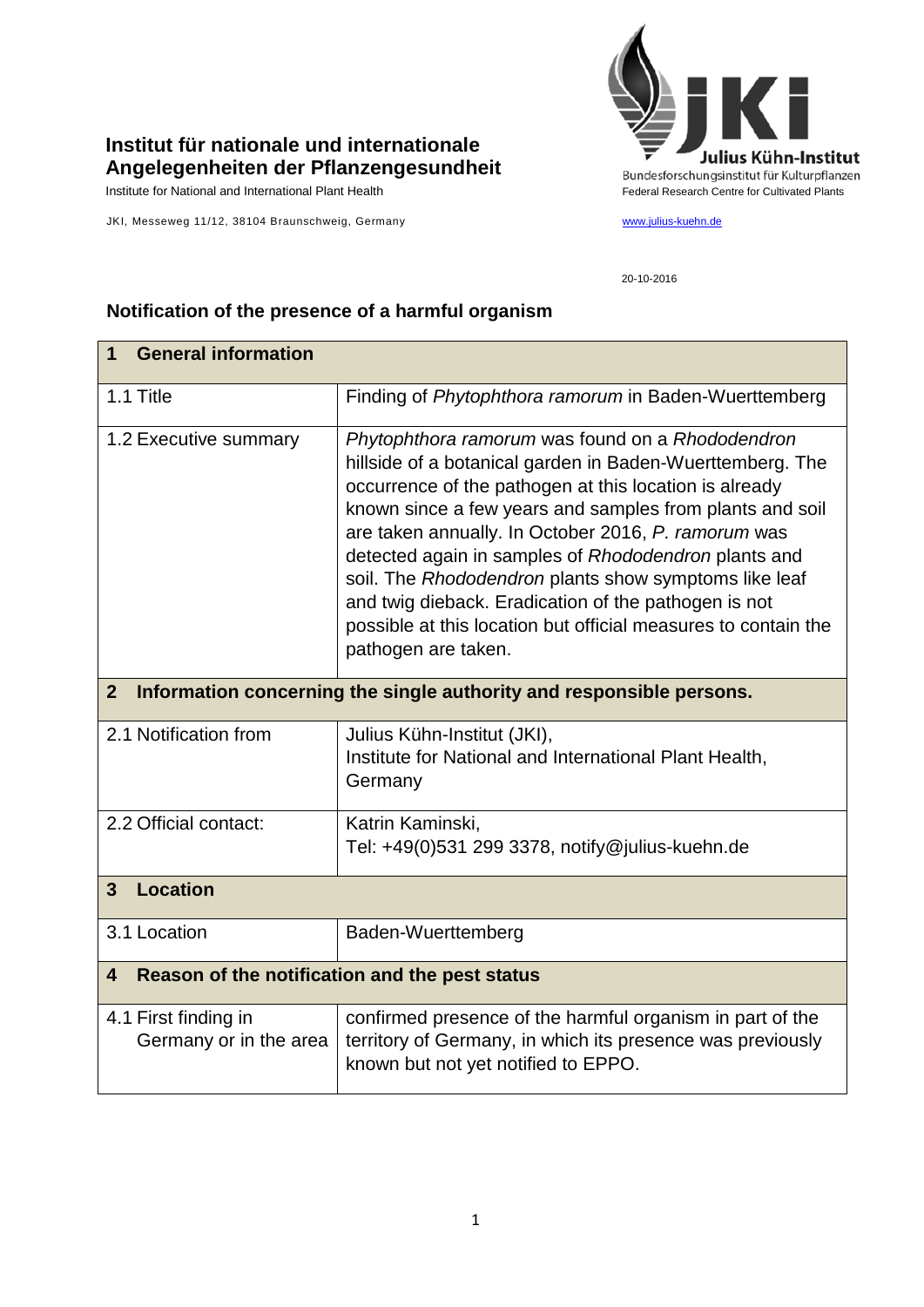| 4.2 Pest status of the area where<br>the harmful organism has been                                                                       | Present only in specific parts of the area<br>concerned, under containment                    |  |
|------------------------------------------------------------------------------------------------------------------------------------------|-----------------------------------------------------------------------------------------------|--|
| found present, after the official<br>confirmation.                                                                                       |                                                                                               |  |
| 4.3 Pest status in Germany before<br>the official confirmation of the<br>presence, or suspected<br>presence, of the harmful<br>organism. | Present, few occurrences                                                                      |  |
| 4.4 Pest status in Germany after the<br>official confirmation of the<br>presence of the harmful<br>organism.                             | Present, few occurrences                                                                      |  |
| Finding, sampling, testing and confirmation of the harmful organism.<br>5                                                                |                                                                                               |  |
| 5.1 How the presence or<br>appearance of the harmful<br>organism was found.                                                              | information submitted by professional operator                                                |  |
| 5.2 Date of finding:                                                                                                                     | 5 <sup>th</sup> October 2016                                                                  |  |
| 5.3 Sampling for laboratory analysis.                                                                                                    | Samples of the twigs and soil were taken by<br>the staff of the professional operator.        |  |
| 5.4 Name and address of the<br>Laboratory.                                                                                               | Landwirtschaftliches Technologiezentrum<br>Augustenberg<br>Neßlerstraße 25<br>76227 Karlsruhe |  |
| 5.5 Diagnostic method.                                                                                                                   | According to peer reviewed protocol (EPPO<br>PM 7/66(1)                                       |  |
| 5.6 Date of official confirmation of<br>the harmful organism's identity.                                                                 | 5 <sup>th</sup> October 2016                                                                  |  |
| Infested area, and the severity and source of the outbreak in that area.<br>6                                                            |                                                                                               |  |
| 6.1 Size and delimitation of the<br>infested area.                                                                                       | 1 hillside with Rhododendron                                                                  |  |
| 6.2 Characteristics of the infested<br>area and its vicinity.                                                                            | Open air – botanical garden: plants for<br>planting: already planted and soil                 |  |
| 6.3 Host plants in the infested area                                                                                                     | Rhododendron and other host plants are<br>grown on the island. The island is a botanical      |  |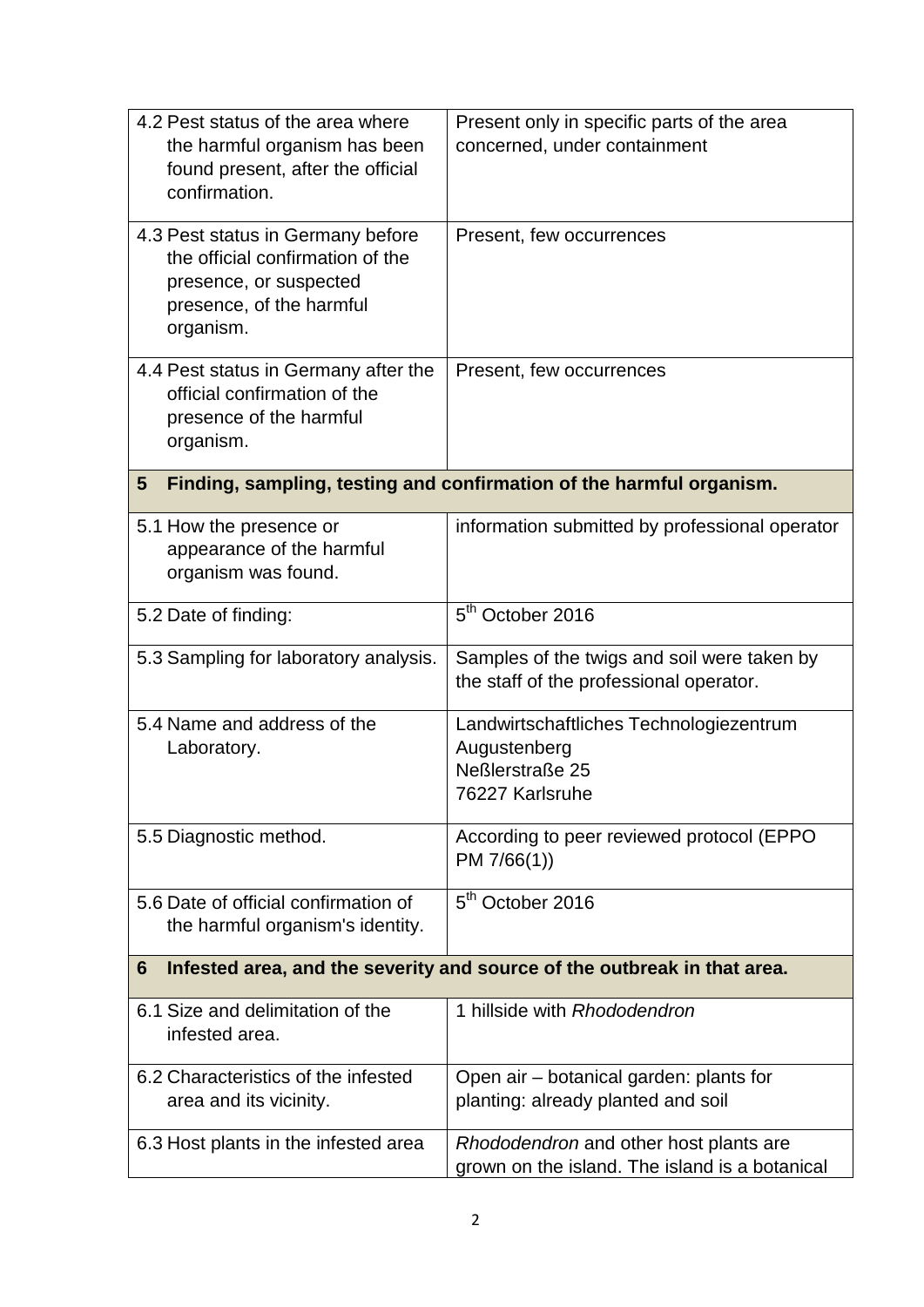| and its vicinity.                                                                    | garden.                                                                                                                                                                                                                                                                                                                                                                                                                                                 |
|--------------------------------------------------------------------------------------|---------------------------------------------------------------------------------------------------------------------------------------------------------------------------------------------------------------------------------------------------------------------------------------------------------------------------------------------------------------------------------------------------------------------------------------------------------|
| 6.4 Infested plant(s), plant<br>product(s) and other object(s).                      | Rhododendron and soil                                                                                                                                                                                                                                                                                                                                                                                                                                   |
| 6.5 Vectors present in the area.                                                     |                                                                                                                                                                                                                                                                                                                                                                                                                                                         |
| 6.6 Severity of the outbreak.                                                        | The Rhododendron plants show dieback on<br>leaves and twigs. Nearly all the time, these<br>symptoms can be found because new<br>infestations from the soil seem to occur<br>continuously.                                                                                                                                                                                                                                                               |
| 6.7 Source of the outbreak.                                                          | The source of the infestation is unknown. The<br>occurrence of the harmful organism is already<br>known on the island since a few years.                                                                                                                                                                                                                                                                                                                |
| $\overline{7}$<br><b>Official phytosanitary measures.</b>                            |                                                                                                                                                                                                                                                                                                                                                                                                                                                         |
| 7.1 Adoption of official phytosanitary<br>measures.                                  | Official measures, other than measures in the<br>form of chemical, biological or physical<br>treatment, have been taken:<br>Movement of host plants from the botanical<br>garden is prohibited. The shop of the botanical<br>garden is not allowed to sell Rhododendron or<br>other susceptible plants.<br>Plant and soil samples are taken each year for<br>laboratory analysis. However, in the past<br>P. ramorum could not be identified each year. |
| 7.2 Date of adoption of the official<br>phytosanitary measures.                      |                                                                                                                                                                                                                                                                                                                                                                                                                                                         |
| 7.3 Identification of the area covered<br>by the official phytosanitary<br>measures. |                                                                                                                                                                                                                                                                                                                                                                                                                                                         |
| 7.4 Objective of the official<br>phytosanitary measures.                             | containment                                                                                                                                                                                                                                                                                                                                                                                                                                             |
| 7.5 Measures affecting the<br>movement of goods.                                     | Measures do not affect import into or<br>movement within the Union of goods.                                                                                                                                                                                                                                                                                                                                                                            |
| 7.6 Specific surveys.                                                                | See 7.1                                                                                                                                                                                                                                                                                                                                                                                                                                                 |
| Pest risk analysis/assessment<br>8                                                   | Pest risk analysis is not required (harmful<br>organism is subject to measures adopted<br>pursuant to Article 13 (3) of the Directive                                                                                                                                                                                                                                                                                                                   |